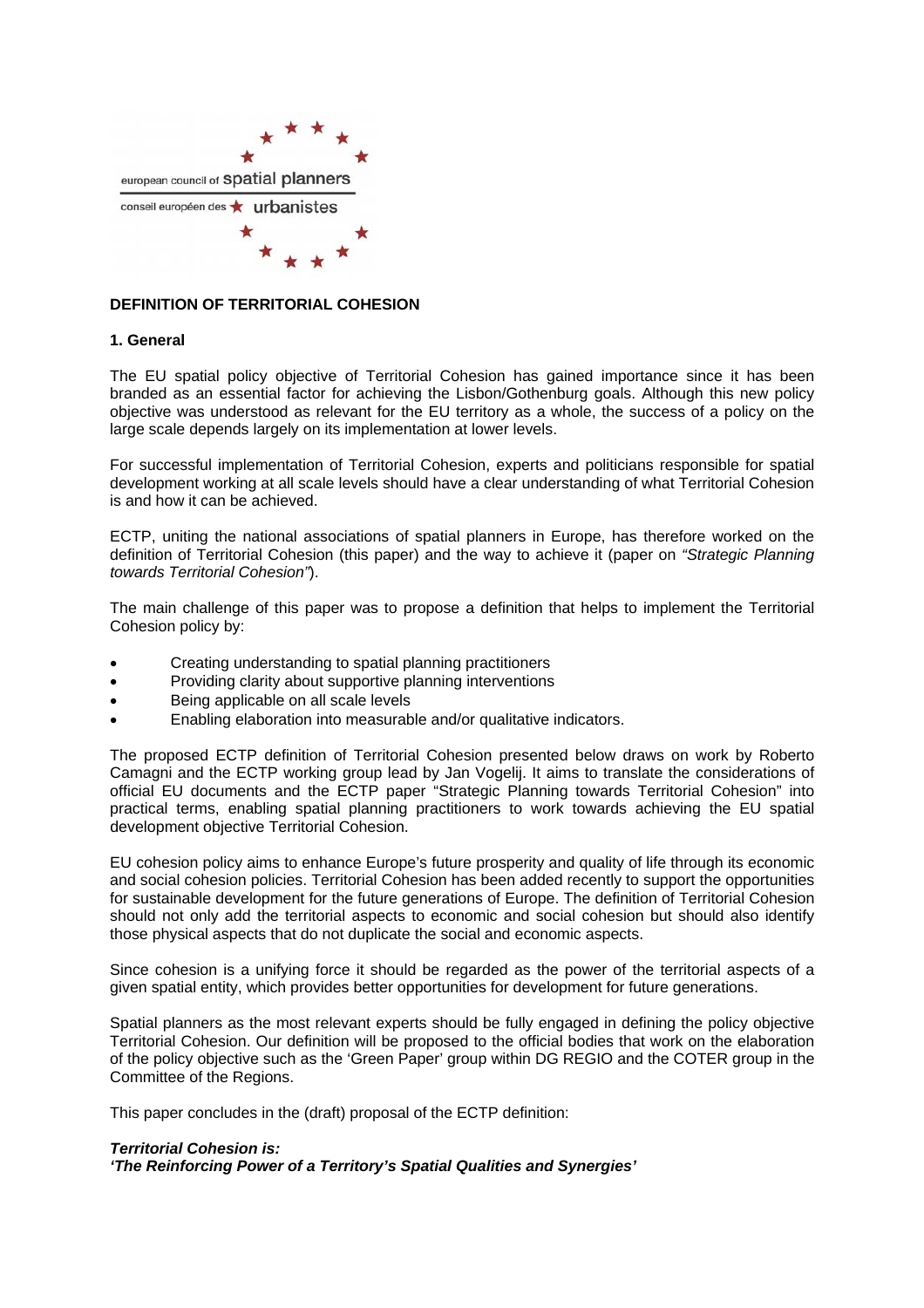## **2. Analyzing Territorial Cohesion**

Although some tend to define Territorial Cohesion as territorial aspects of social and economic cohesion, the environment as determined by physical infrastructure, functional systems, cultural and historic characteristics, landscape and nature provides distinct spatial qualities that influence quality of life, use of resources, accessibility and opportunities for economic growth, economic specialization and innovation in a region.

Camagni identified three components of Territorial Cohesion:<br>TERRITORIAL QUALITY for economic innovation, natu

TERRITORIAL QUALITY for economic innovation, natural values and quality of life<br>TERRITORIAL EFFICIENCY for economic growth, minimal use of (land) resources and for economic growth, minimal use of (land) resources and accessibility TERRITORIAL IDENTITY for economic specialization, landscape, culture, historic assets.

He applied the word 'glue' when speaking about the uniting effect of territorial cohesion.

In order to define TERRITORIAL COHESION in terms related to interventions of spatial planning practitioners, two questions are relevant:

#### *'What unites territories?'*

To which the answer could be:

Coherence follows from the uniting effects of:

- Cooperation of interdependent parts of territories
- Interrelations between the parts by connections
- Effectiveness of the functioning of virtual and physical networks

Spatial planning interventions that facilitate the easy cooperation, interrelations and effectiveness between sub- territories are supportive to territorial cohesion.

These enhance the competitiveness and social solidarity in a region.

#### And the opposite question:

#### *'What makes territories fall apart?'*

The answer to that question is:

Fragmentation follows from:

- Independently functioning of loose territorial units
- Poor connections between sub-regional territories
- Ineffective functioning of networks

Spatial planning interventions which articulate functional barriers between sub-territories and sectors enhance territorial fragmentation. These result in economic weakness and social disintegration.

#### **3. Defining Territorial Cohesion**

Formulating a comprehensive definition of such a complex notion as Territorial Cohesion results in a long definition with a descriptive character such as:

#### **TERRITORIAL COHESION IS:**

**The EU Spatial development policy objective, which completes the social and economic cohesion policies, by adding territorial aspects.** 1)

**A coherent territory offers high quality by efficient functioning as a whole.** 

**A coherent territory involves all sub-territories which contribute to the whole in accordance with their distinct natural, cultural social and economic assets, commonly providing a characteristic, varied identity to the whole of the territory.** 2)

**The territorial cohesion of a region is higher if the quality, efficiency and identity of the territory's internal and external systems and their interrelations are higher.** 3)

**These require spatial planning proposals focused on:**